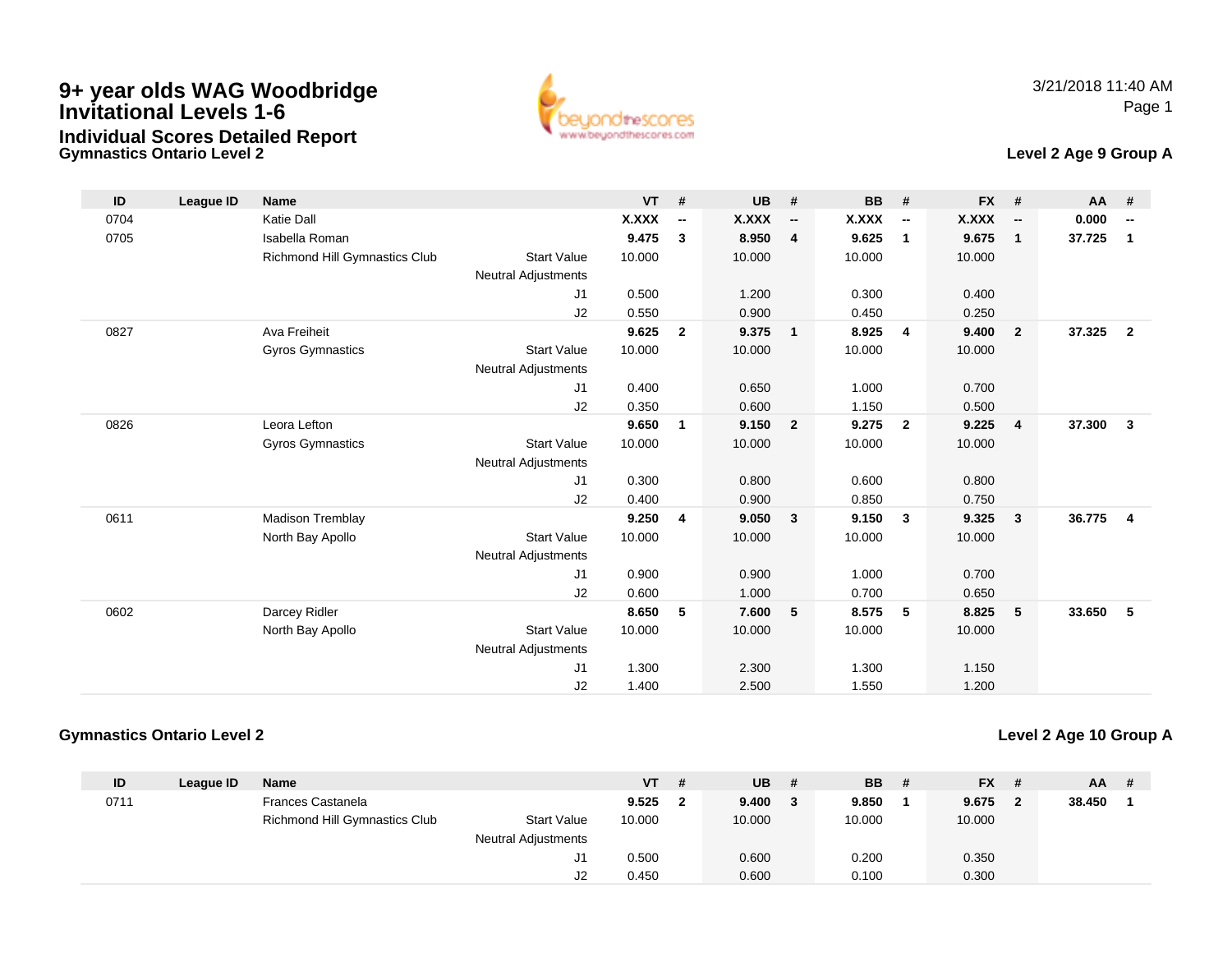| 9+ year olds WAG Woodbridge<br><b>Invitational Levels 1-6</b><br><b>Individual Scores Detailed Report</b> |                          |                            | <b>ICHTeSCOCES</b><br>www.beyondthescores.com |                         |        |                |          |                         |        |                | 3/21/2018 11:40 AM | Page 2                  |
|-----------------------------------------------------------------------------------------------------------|--------------------------|----------------------------|-----------------------------------------------|-------------------------|--------|----------------|----------|-------------------------|--------|----------------|--------------------|-------------------------|
| 0875                                                                                                      | Baani Kamboi             |                            | 9.750                                         | -1                      | 9.650  | $\mathbf{1}$   | 9.200    | $\overline{\mathbf{4}}$ | 9.700  | $\mathbf{1}$   | 38.300             | $\overline{\mathbf{2}}$ |
|                                                                                                           | <b>Gymnastic Giants</b>  | <b>Start Value</b>         | 10.000                                        |                         | 10.000 |                | 10.000   |                         | 10.000 |                |                    |                         |
|                                                                                                           |                          | Neutral Adjustments        |                                               |                         |        |                |          |                         |        |                |                    |                         |
|                                                                                                           |                          | J1                         | 0.200                                         |                         | 0.350  |                | 0.900    |                         | 0.300  |                |                    |                         |
|                                                                                                           |                          | J2                         | 0.300                                         |                         | 0.350  |                | 0.700    |                         | 0.300  |                |                    |                         |
| 0742                                                                                                      | Andrea Huerta            |                            | 9.400                                         | $\overline{\mathbf{3}}$ | 9.425  | $\overline{2}$ | 9.500    | $\overline{\mathbf{2}}$ | 9.125  | $\overline{4}$ | 37.450             | $\overline{\mathbf{3}}$ |
|                                                                                                           | <b>Global Gymnastics</b> | <b>Start Value</b>         | 10.000                                        |                         | 10.000 |                | 10.000   |                         | 10.000 |                |                    |                         |
|                                                                                                           |                          | Neutral Adjustments        |                                               |                         |        |                |          |                         |        |                |                    |                         |
|                                                                                                           |                          | J <sub>1</sub>             | 0.550                                         |                         | 0.600  |                | 0.450    |                         | 0.800  |                |                    |                         |
|                                                                                                           |                          | J2                         | 0.650                                         |                         | 0.550  |                | 0.550    |                         | 0.950  |                |                    |                         |
| 0796                                                                                                      | Lily Reile               |                            | 9.350                                         | $\overline{4}$          | 8.975  | $\overline{4}$ | 9.375    | 3                       | 8.950  | 5              | 36.650             | -4                      |
|                                                                                                           | Niagara Falls Lightning  | <b>Start Value</b>         | 10.000                                        |                         | 10.000 |                | 10.000   |                         | 10.000 |                |                    |                         |
|                                                                                                           |                          | <b>Neutral Adjustments</b> |                                               |                         |        |                |          |                         |        |                |                    |                         |
|                                                                                                           |                          | J1                         | 0.750                                         |                         | 1.100  |                | 0.550    |                         | 1.150  |                |                    |                         |
|                                                                                                           |                          | J <sub>2</sub>             | 0.550                                         |                         | 0.950  |                | 0.700    |                         | 0.950  |                |                    |                         |
| 0614                                                                                                      | Isabella Amendola        |                            | 9.050                                         | - 5                     | 7.875  | 5              | 8.500    | -5                      | 9.200  | 3              | 34.625             | - 5                     |
|                                                                                                           | North Bay Apollo         | <b>Start Value</b>         | 10.000                                        |                         | 10.000 |                | 10.000   |                         | 10.000 |                |                    |                         |
|                                                                                                           |                          | Neutral Adjustments        |                                               |                         |        |                | $-0.100$ |                         |        |                |                    |                         |
|                                                                                                           |                          | J <sub>1</sub>             | 0.950                                         |                         | 2.100  |                | 1.300    |                         | 0.800  |                |                    |                         |
|                                                                                                           |                          | J <sub>2</sub>             | 0.950                                         |                         | 2.150  |                | 1.500    |                         | 0.800  |                |                    |                         |

### **Gymnastics Ontario Level 2**

### **Level 2 Age 11 Group C**

| ID   | League ID | Name                                |                            | <b>VT</b> | #                       | <b>UB</b> | #                       | <b>BB</b> | #              | $FX$ # |                | AA     | #                       |
|------|-----------|-------------------------------------|----------------------------|-----------|-------------------------|-----------|-------------------------|-----------|----------------|--------|----------------|--------|-------------------------|
| 0475 |           | Mikayla Zambri                      |                            | 9.750     | $\overline{1}$          | 9.475     | $\mathbf 1$             | 9.750     |                | 9.375  |                | 38.350 |                         |
|      |           | <b>Global Gymnastics</b>            | <b>Start Value</b>         | 10.000    |                         | 10.000    |                         | 10.000    |                | 10.000 |                |        |                         |
|      |           |                                     | <b>Neutral Adjustments</b> |           |                         |           |                         | $-0.100$  |                |        |                |        |                         |
|      |           |                                     | J <sub>1</sub>             | 0.200     |                         | 0.500     |                         | 0.100     |                | 0.550  |                |        |                         |
|      |           |                                     | J2                         | 0.300     |                         | 0.550     |                         | 0.200     |                | 0.700  |                |        |                         |
| 0290 |           | Nola Virgona                        |                            | 9.550     | $\overline{\mathbf{2}}$ | 9.050     | $\overline{\mathbf{2}}$ | 9.475     | $\overline{2}$ | 9.325  | $\overline{2}$ | 37.400 | $\overline{\mathbf{2}}$ |
|      |           | Woodbridge Academy of<br>Gymnastics | <b>Start Value</b>         | 10.000    |                         | 10.000    |                         | 10.000    |                | 10.000 |                |        |                         |
|      |           |                                     | <b>Neutral Adjustments</b> |           |                         |           |                         |           |                |        |                |        |                         |
|      |           |                                     | J <sub>1</sub>             | 0.400     |                         | 0.900     |                         | 0.450     |                | 0.700  |                |        |                         |
|      |           |                                     | J2                         | 0.500     |                         | 1.000     |                         | 0.600     |                | 0.650  |                |        |                         |
| 0770 |           | <b>Isabel Van Geest</b>             |                            | 9.375     | $\overline{\mathbf{3}}$ | 8.750     | -4                      | 9.125     | 3              | 9.175  | 3              | 36.425 | 3                       |
|      |           | Kincardine Klassics                 | <b>Start Value</b>         | 10.000    |                         | 10.000    |                         | 10.000    |                | 10.000 |                |        |                         |
|      |           |                                     | <b>Neutral Adjustments</b> |           |                         |           |                         | $-0.100$  |                |        |                |        |                         |
|      |           |                                     | J1                         | 0.650     |                         | 1.300     |                         | 0.750     |                | 0.750  |                |        |                         |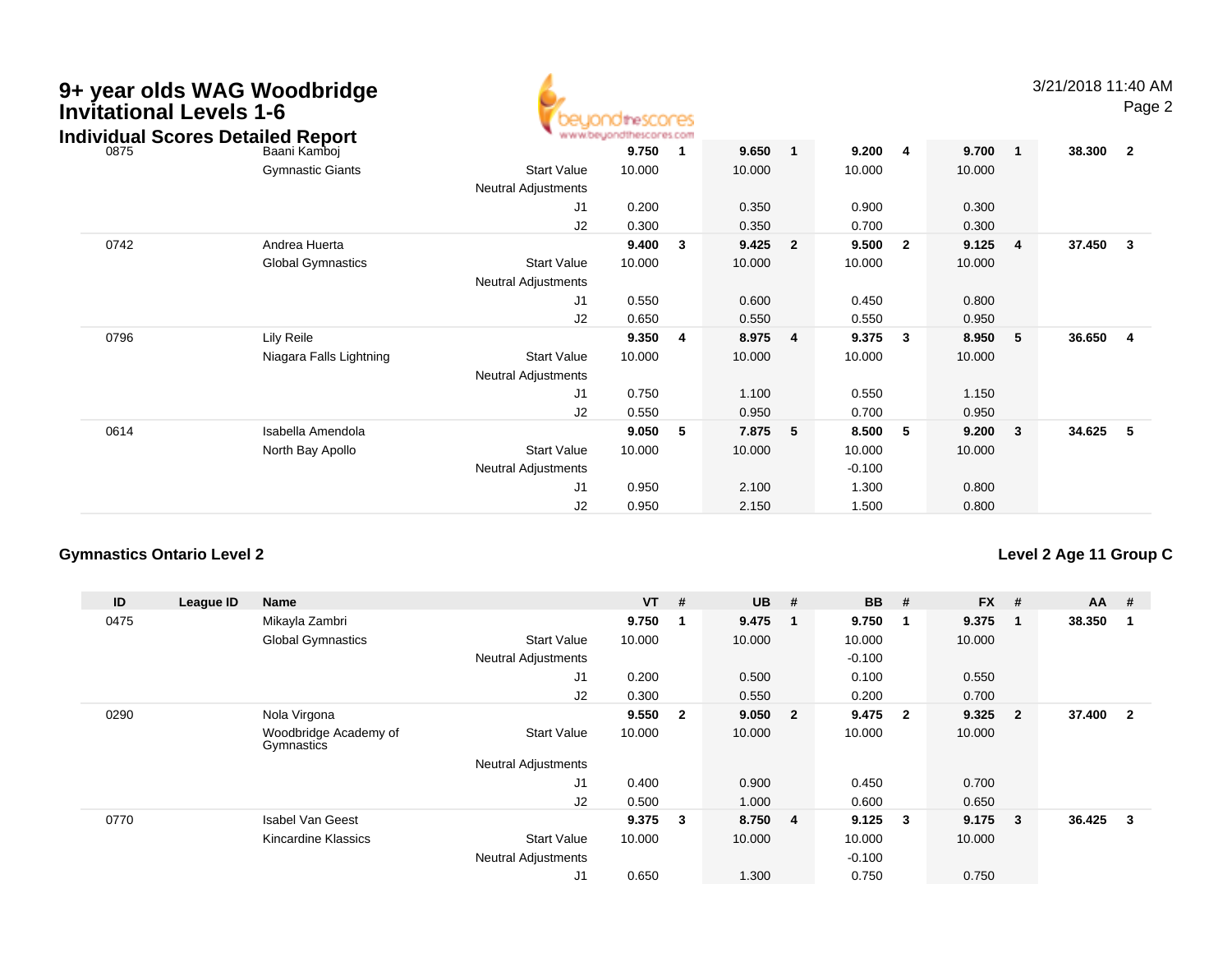

### 3/21/2018 11:40 AMPage 3

|      | Individual Scores Detailed Report |                            | www.beyondthescores.com |     |        |    |          |   |           |        |    |
|------|-----------------------------------|----------------------------|-------------------------|-----|--------|----|----------|---|-----------|--------|----|
|      |                                   | J2                         | 0.600                   |     | 1.200  |    | 0.800    |   | 0.900     |        |    |
| 0757 | Heidi Coulter                     |                            | 9.350                   | - 4 | 8.700  | -5 | 8.925    | 5 | $9.175$ 3 | 36.150 | -4 |
|      | Hurons Gymnastic Club             | <b>Start Value</b>         | 10.000                  |     | 10.000 |    | 10.000   |   | 10.000    |        |    |
|      |                                   | Neutral Adjustments        |                         |     |        |    |          |   |           |        |    |
|      |                                   | J1                         | 0.600                   |     | 1.200  |    | 0.950    |   | 0.800     |        |    |
|      |                                   | J2                         | 0.700                   |     | 1.400  |    | 1.200    |   | 0.850     |        |    |
| 0894 | Kileigh Sutherland                |                            | 9.000                   | - 5 | 8.875  | 3  | 9.075 4  |   | $9.175$ 3 | 36.125 | -5 |
|      | <b>Bancroft Gems</b>              | <b>Start Value</b>         | 10.000                  |     | 10.000 |    | 10.000   |   | 10.000    |        |    |
|      |                                   | <b>Neutral Adjustments</b> |                         |     |        |    | $-0.100$ |   |           |        |    |
|      |                                   | J1                         | 0.900                   |     | 1.000  |    | 0.700    |   | 0.850     |        |    |
|      |                                   | J2                         | 1.100                   |     | 1.250  |    | 0.950    |   | 0.800     |        |    |

### **Gymnastics Ontario Level 2**

**Level 2 Age 12**

| ID   | League ID | <b>Name</b>                         |                            | <b>VT</b> | #                        | <b>UB</b> | #                        | <b>BB</b>    | #                        | <b>FX</b>    | #                        | <b>AA</b> | #                        |
|------|-----------|-------------------------------------|----------------------------|-----------|--------------------------|-----------|--------------------------|--------------|--------------------------|--------------|--------------------------|-----------|--------------------------|
| 0674 |           | Sofia Brodar                        |                            | X.XXX     | $\overline{\phantom{a}}$ | X.XXX     | $\overline{\phantom{a}}$ | <b>X.XXX</b> | $\overline{\phantom{a}}$ | <b>X.XXX</b> | $\overline{\phantom{a}}$ | 0.000     | $\overline{\phantom{a}}$ |
| 0274 |           | Christina Sangorgio                 |                            | 9.650     | 1                        | 9.550     | $\overline{\mathbf{2}}$  | 9.750        | $\mathbf 1$              | 9.600        | $\mathbf{1}$             | 38.550    | 1                        |
|      |           | Woodbridge Academy of<br>Gymnastics | <b>Start Value</b>         | 10.000    |                          | 10.000    |                          | 10.000       |                          | 10.000       |                          |           |                          |
|      |           |                                     | Neutral Adjustments        |           |                          |           |                          |              |                          |              |                          |           |                          |
|      |           |                                     | J1                         | 0.400     |                          | 0.500     |                          | 0.300        |                          | 0.400        |                          |           |                          |
|      |           |                                     | J2                         | 0.300     |                          | 0.400     |                          | 0.200        |                          | 0.400        |                          |           |                          |
| 0691 |           | <b>Isabella Llorens</b>             |                            | 9.350     | $\overline{2}$           | 9.225     | $\overline{\mathbf{3}}$  | 9.575        | $\overline{2}$           | 9.200        | 3                        | 37.350    | $\overline{2}$           |
|      |           | Manjak's Gymnastics                 | <b>Start Value</b>         | 10.000    |                          | 10.000    |                          | 10.000       |                          | 10.000       |                          |           |                          |
|      |           |                                     | Neutral Adjustments        |           |                          |           |                          |              |                          |              |                          |           |                          |
|      |           |                                     | J <sub>1</sub>             | 0.650     |                          | 0.750     |                          | 0.400        |                          | 0.900        |                          |           |                          |
|      |           |                                     | J2                         | 0.650     |                          | 0.800     |                          | 0.450        |                          | 0.700        |                          |           |                          |
| 0844 |           | Natalie Solnik                      |                            | 9.200     | 3                        | 9.575     | $\blacksquare$           | 8.825        | $\overline{4}$           | 9.425        | $\overline{2}$           | 37.025    | 3                        |
|      |           | <b>Gyros Gymnastics</b>             | <b>Start Value</b>         | 10.000    |                          | 10.000    |                          | 10.000       |                          | 10.000       |                          |           |                          |
|      |           |                                     | <b>Neutral Adjustments</b> |           |                          |           |                          |              |                          |              |                          |           |                          |
|      |           |                                     | J1                         | 0.800     |                          | 0.400     |                          | 1.150        |                          | 0.600        |                          |           |                          |
|      |           |                                     | J2                         | 0.800     |                          | 0.450     |                          | 1.200        |                          | 0.550        |                          |           |                          |
| 0887 |           | Anuradha Marwaha                    |                            | 9.200     | 3                        | 9.200     | $\overline{4}$           | 9.475        | $\mathbf{3}$             | 9.100        | $\overline{4}$           | 36.975    | 4                        |
|      |           | <b>Gymnastic Giants</b>             | <b>Start Value</b>         | 10.000    |                          | 10.000    |                          | 10.000       |                          | 10.000       |                          |           |                          |
|      |           |                                     | <b>Neutral Adjustments</b> |           |                          |           |                          |              |                          |              |                          |           |                          |
|      |           |                                     | J1                         | 0.900     |                          | 0.800     |                          | 0.500        |                          | 0.950        |                          |           |                          |
|      |           |                                     | J <sub>2</sub>             | 0.700     |                          | 0.800     |                          | 0.550        |                          | 0.850        |                          |           |                          |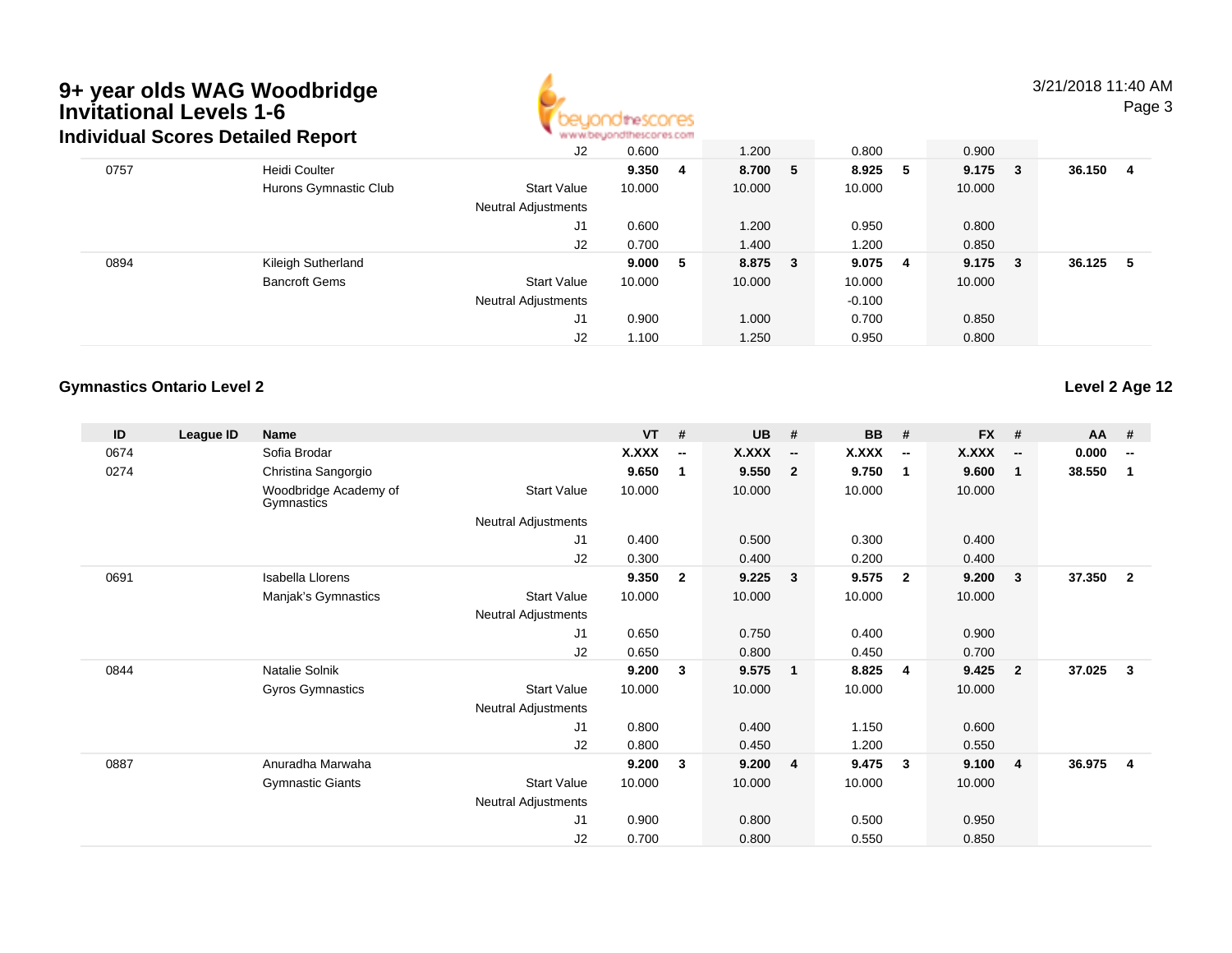### **9+ year olds WAG Woodbridge Invitational Levels 1-6Individual Scores Detailed Report**



### **Gymnastics Ontario Level 2**

### **Level 2 Age 13**

| ID   | League ID | Name                    |                            | $VT$ # |                          | <b>UB</b> | #                        | BB           | #                        | <b>FX</b> | #            | $AA$ # |                          |
|------|-----------|-------------------------|----------------------------|--------|--------------------------|-----------|--------------------------|--------------|--------------------------|-----------|--------------|--------|--------------------------|
| 0230 |           | Emily Brandolino        |                            | X.XXX  | $\overline{\phantom{a}}$ | X.XXX     | $\overline{\phantom{a}}$ | <b>X.XXX</b> | $\overline{\phantom{a}}$ | X.XXX     | --           | 0.000  | $\overline{\phantom{a}}$ |
| 0837 |           | Erica Cimini            |                            | 9.725  | -1                       | 9.325     | $\mathbf 1$              | 9.375        | $\mathbf{2}$             | 9.175     | $\mathbf{2}$ | 37.600 |                          |
|      |           | <b>Gyros Gymnastics</b> | <b>Start Value</b>         | 10.000 |                          | 10.000    |                          | 10.000       |                          | 10.000    |              |        |                          |
|      |           |                         | <b>Neutral Adjustments</b> |        |                          |           |                          |              |                          |           |              |        |                          |
|      |           |                         | J1                         | 0.300  |                          | 0.700     |                          | 0.550        |                          | 0.750     |              |        |                          |
|      |           |                         | J2                         | 0.250  |                          | 0.650     |                          | 0.700        |                          | 0.900     |              |        |                          |
| 0451 |           | Paige Sunstrum          |                            | 9.375  | $\overline{\mathbf{3}}$  | 8.925     | $\overline{\mathbf{2}}$  | 9.450        | $\overline{1}$           | 9.300     | 1            | 37.050 | $\overline{2}$           |
|      |           | <b>Bancroft Gems</b>    | <b>Start Value</b>         | 10.000 |                          | 10.000    |                          | 10.000       |                          | 10.000    |              |        |                          |
|      |           |                         | <b>Neutral Adjustments</b> |        |                          |           |                          |              |                          |           |              |        |                          |
|      |           |                         | J1                         | 0.650  |                          | 1.100     |                          | 0.500        |                          | 0.800     |              |        |                          |
|      |           |                         | J2                         | 0.600  |                          | 1.050     |                          | 0.600        |                          | 0.600     |              |        |                          |
| 0702 |           | Paige Luckie            |                            | 9.425  | $\overline{2}$           | 8.750     | $\overline{\mathbf{3}}$  | 9.200        | -3                       | 8.975     | $\mathbf{3}$ | 36.350 | 3                        |
|      |           | Manjak's Gymnastics     | <b>Start Value</b>         | 10.000 |                          | 10.000    |                          | 10.000       |                          | 10.000    |              |        |                          |
|      |           |                         | <b>Neutral Adjustments</b> |        |                          |           |                          |              |                          |           |              |        |                          |
|      |           |                         | J1                         | 0.600  |                          | 1.200     |                          | 0.700        |                          | 0.950     |              |        |                          |
|      |           |                         | J2                         | 0.550  |                          | 1.300     |                          | 0.900        |                          | 1.100     |              |        |                          |

#### **Gymnastics Ontario Level 2**

### **Level 2 Age 14+**

| ID   | League ID | <b>Name</b>             |                            | $VT$ #       |                          | <b>UB</b> | #                        | <b>BB</b> | #                       | <b>FX</b> | #                        | AA     | #                        |
|------|-----------|-------------------------|----------------------------|--------------|--------------------------|-----------|--------------------------|-----------|-------------------------|-----------|--------------------------|--------|--------------------------|
| 0680 |           | Emma Chow               |                            | <b>X.XXX</b> | $\overline{\phantom{a}}$ | X.XXX     | $\overline{\phantom{a}}$ | X.XXX     | $\sim$                  | X.XXX     | $\overline{\phantom{a}}$ | 0.000  | $\overline{\phantom{a}}$ |
| 0836 |           | Michelle Morgovsky      |                            | 9.450        | $\mathbf{3}$             | $9.175$ 3 |                          | 9.500     | $\overline{\mathbf{3}}$ | 9.450     | -1                       | 37.575 |                          |
|      |           | <b>Gyros Gymnastics</b> | <b>Start Value</b>         | 10.000       |                          | 10.000    |                          | 10.000    |                         | 10.000    |                          |        |                          |
|      |           |                         | <b>Neutral Adjustments</b> |              |                          |           |                          |           |                         |           |                          |        |                          |
|      |           |                         | J1                         | 0.550        |                          | 0.750     |                          | 0.450     |                         | 0.500     |                          |        |                          |
|      |           |                         | J2                         | 0.550        |                          | 0.900     |                          | 0.550     |                         | 0.600     |                          |        |                          |
| 0656 |           | Madeline Main           |                            | 9.500        | $\mathbf{2}$             | 8.900     | 4                        | 9.525     | $\overline{\mathbf{2}}$ | 9.375     | $\overline{\mathbf{2}}$  | 37.300 | $\overline{2}$           |
|      |           | Manjak's Gymnastics     | <b>Start Value</b>         | 10.000       |                          | 10.000    |                          | 10.000    |                         | 10.000    |                          |        |                          |
|      |           |                         | <b>Neutral Adjustments</b> |              |                          |           |                          |           |                         |           |                          |        |                          |
|      |           |                         | J1                         | 0.450        |                          | 1.100     |                          | 0.550     |                         | 0.600     |                          |        |                          |
|      |           |                         | J2                         | 0.550        |                          | 1.100     |                          | 0.400     |                         | 0.650     |                          |        |                          |
| 0743 |           | Emma LeFaive            |                            | 9.525        | $\mathbf 1$              | 8.525 5   |                          | 9.600     | $\overline{\mathbf{1}}$ | 9.075     | -3                       | 36.725 | 3                        |
|      |           | Hurons Gymnastic Club   | <b>Start Value</b>         | 10.000       |                          | 10.000    |                          | 10.000    |                         | 10.000    |                          |        |                          |
|      |           |                         | <b>Neutral Adjustments</b> |              |                          |           |                          | $-0.100$  |                         |           |                          |        |                          |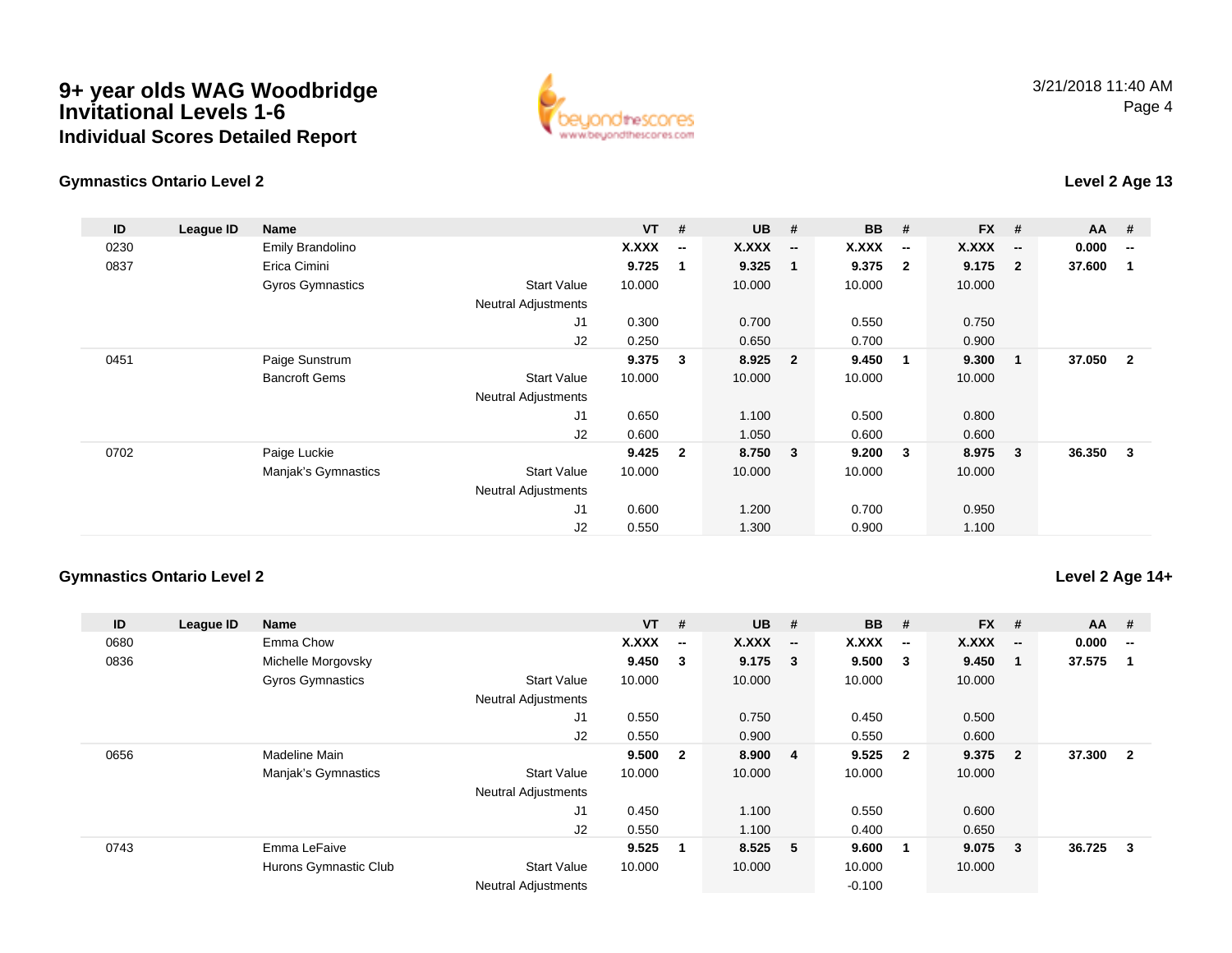

3/21/2018 11:40 AMPage 5

|      | Individual Scores Detailed Report |                            | www.beyondthescores.com |      |        |                |         |           |        |    |
|------|-----------------------------------|----------------------------|-------------------------|------|--------|----------------|---------|-----------|--------|----|
|      |                                   | J1                         | 0.500                   |      | 1.400  |                | 0.300   | 0.900     |        |    |
|      |                                   | J2                         | 0.450                   |      | 1.550  |                | 0.300   | 0.950     |        |    |
| 0868 | Angelique Yetming                 |                            | 9.400                   | - 4  | 9.400  | $\overline{2}$ | 9.300 4 | 8.600 4   | 36.700 | -4 |
|      | <b>Gymnastic Giants</b>           | <b>Start Value</b>         | 10.000                  |      | 10.000 |                | 10.000  | 10.000    |        |    |
|      |                                   | <b>Neutral Adjustments</b> |                         |      |        |                |         |           |        |    |
|      |                                   | J <sub>1</sub>             | 0.550                   |      | 0.600  |                | 0.750   | 1.450     |        |    |
|      |                                   | J2                         | 0.650                   |      | 0.600  |                | 0.650   | 1.350     |        |    |
| 0838 | <b>Emily Gilmer</b>               |                            | 9.300                   | $-5$ | 9.500  |                | 8.700 5 | $9.075$ 3 | 36.575 | -5 |
|      | <b>Gyros Gymnastics</b>           | <b>Start Value</b>         | 10.000                  |      | 10.000 |                | 10.000  | 10.000    |        |    |
|      |                                   | <b>Neutral Adjustments</b> |                         |      |        |                |         |           |        |    |
|      |                                   | J1                         | 0.700                   |      | 0.500  |                | 1.300   | 0.950     |        |    |
|      |                                   | J2                         | 0.700                   |      | 0.500  |                | 1.300   | 0.900     |        |    |

### **Gymnastics Ontario Level 2**

**Level 2 Age 9 Group B**

| ID   | League ID | Name                                |                     | <b>VT</b> | #              | <b>UB</b> | #              | <b>BB</b> | #              | <b>FX</b> | #              | $AA$ # |                |
|------|-----------|-------------------------------------|---------------------|-----------|----------------|-----------|----------------|-----------|----------------|-----------|----------------|--------|----------------|
| 0282 |           | Jezaiah Fe Shamoon                  |                     | 9.375     | $\mathbf{2}$   | 9.375     | -1             | 9.275     | $\mathbf{2}$   | 9.325     | $\mathbf{2}$   | 37.350 | 1              |
|      |           | Woodbridge Academy of<br>Gymnastics | <b>Start Value</b>  | 10.000    |                | 10.000    |                | 10.000    |                | 10.000    |                |        |                |
|      |           |                                     | Neutral Adjustments |           |                |           |                | $-0.100$  |                |           |                |        |                |
|      |           |                                     | J1                  | 0.650     |                | 0.700     |                | 0.500     |                | 0.650     |                |        |                |
|      |           |                                     | J2                  | 0.600     |                | 0.550     |                | 0.750     |                | 0.700     |                |        |                |
| 0236 |           | Jenna Chambers                      |                     | 9.550     | 1              | 8.550     | $\overline{4}$ | 9.100     | $\overline{4}$ | 9.100     | $\overline{4}$ | 36.300 | $\overline{2}$ |
|      |           | Woodbridge Academy of<br>Gymnastics | <b>Start Value</b>  | 10.000    |                | 10.000    |                | 10.000    |                | 10.000    |                |        |                |
|      |           |                                     | Neutral Adjustments |           |                |           |                |           |                |           |                |        |                |
|      |           |                                     | J1                  | 0.400     |                | 1.400     |                | 0.800     |                | 0.800     |                |        |                |
|      |           |                                     | J <sub>2</sub>      | 0.500     |                | 1.500     |                | 1.000     |                | 1.000     |                |        |                |
| 0557 |           | Christina Daskalopoulos             |                     | 9.250     | 3              | 8.400     | 5 <sub>5</sub> | 9.500     | -1             | 9.075     | 5              | 36.225 | $\mathbf{3}$   |
|      |           | <b>KSG Aurora</b>                   | <b>Start Value</b>  | 10.000    |                | 10.000    |                | 10.000    |                | 10.000    |                |        |                |
|      |           |                                     | Neutral Adjustments |           |                |           |                |           |                |           |                |        |                |
|      |           |                                     | J1                  | 0.700     |                | 1.400     |                | 0.450     |                | 0.850     |                |        |                |
|      |           |                                     | J2                  | 0.800     |                | 1.800     |                | 0.550     |                | 1.000     |                |        |                |
| 0499 |           | Anastasia Braham                    |                     | 8.850     | $\overline{7}$ | 8.550     | $\overline{4}$ | 9.250     | $\mathbf{3}$   | 9.350     | $\mathbf{1}$   | 36.000 | $\overline{4}$ |
|      |           | Greater Napanee GC                  | <b>Start Value</b>  | 10.000    |                | 10.000    |                | 10.000    |                | 10.000    |                |        |                |
|      |           |                                     | Neutral Adjustments |           |                |           |                | $-0.100$  |                |           |                |        |                |
|      |           |                                     | J <sub>1</sub>      | 1.200     |                | 1.350     |                | 0.700     |                | 0.750     |                |        |                |
|      |           |                                     | J <sub>2</sub>      | 1.100     |                | 1.550     |                | 0.600     |                | 0.550     |                |        |                |
| 0622 |           | Morgan Maeck                        |                     | 9.075     | 5              | 9.150     | $\overline{2}$ | 8.825     | 5              | 8.550     | $\overline{7}$ | 35.600 | 5              |
|      |           | North Bay Apollo                    | <b>Start Value</b>  | 10.000    |                | 10.000    |                | 10.000    |                | 10.000    |                |        |                |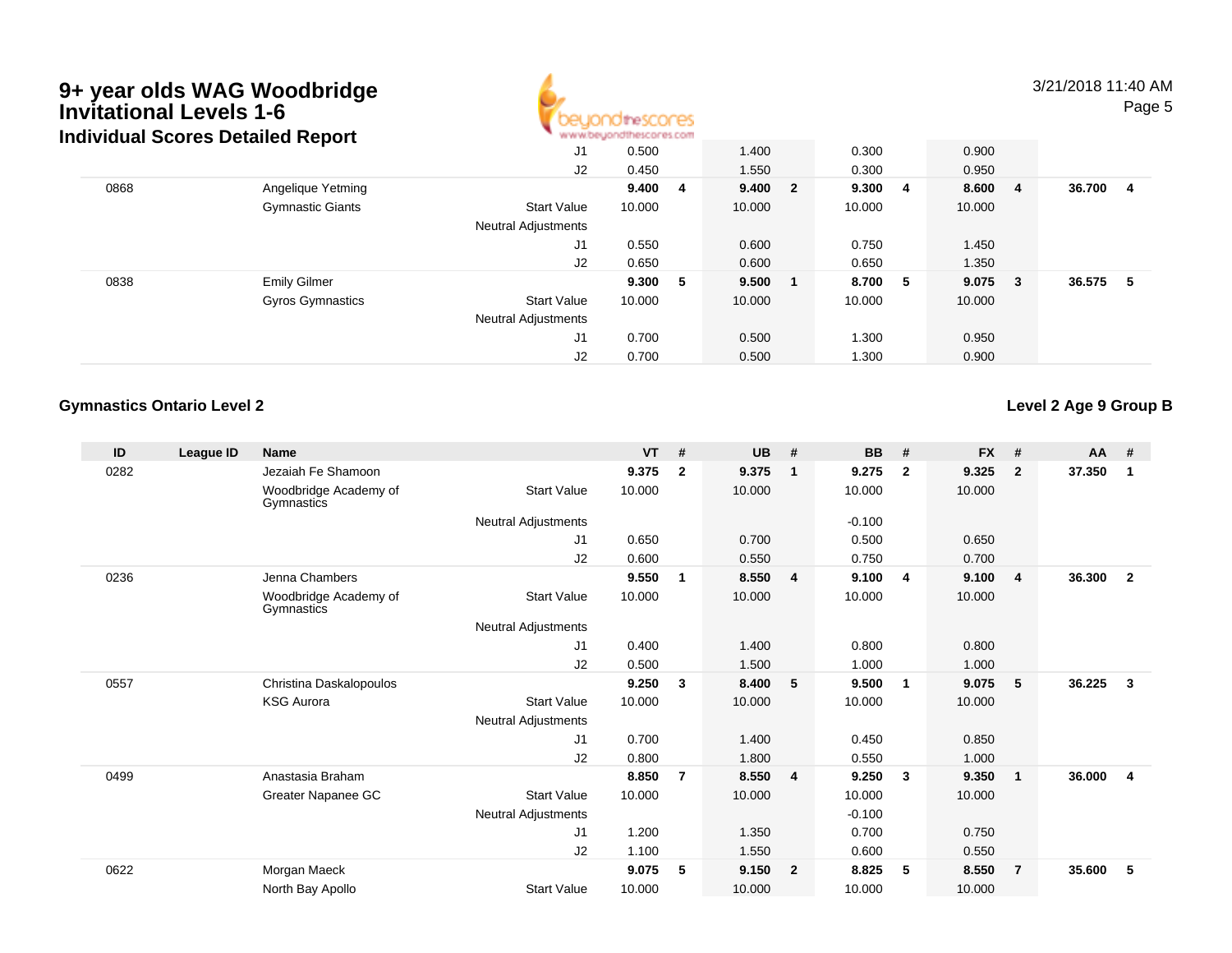### **9+ year olds WAG Woodbridge Invitational Levels 1-6Individual Scores Detailed Report**



3/21/2018 11:40 AMPage 6

|      |                               | <b>Neutral Adjustments</b> |        |                |         |                |          |                | $-0.100$ |                         |        |                |
|------|-------------------------------|----------------------------|--------|----------------|---------|----------------|----------|----------------|----------|-------------------------|--------|----------------|
|      |                               | J <sub>1</sub>             | 0.850  |                | 0.950   |                | 1.200    |                | 1.300    |                         |        |                |
|      |                               | J2                         | 1.000  |                | 0.750   |                | 1.150    |                | 1.400    |                         |        |                |
| 0590 | Lailah O'Neill                |                            | 8.900  | 6              | 8.650   | 3 <sup>2</sup> | 8.500    | 6              | 9.000    | - 6                     | 35.050 | 6              |
|      | <b>KSG Aurora</b>             | <b>Start Value</b>         | 10.000 |                | 10.000  |                | 10.000   |                | 10.000   |                         |        |                |
|      |                               | <b>Neutral Adjustments</b> |        |                |         |                | $-0.100$ |                |          |                         |        |                |
|      |                               | J <sub>1</sub>             | 1.200  |                | 1.300   |                | 1.300    |                | 1.000    |                         |        |                |
|      |                               | J2                         | 1.000  |                | 1.400   |                | 1.500    |                | 1.000    |                         |        |                |
| 0630 | Selina Gravel                 |                            | 9.225  | $\overline{4}$ | 7.400   | $\overline{7}$ | 8.475    | $\overline{7}$ | 9.200    | $\overline{\mathbf{3}}$ | 34.300 | $\overline{7}$ |
|      | Sudbury Salto Gymnastics Club | <b>Start Value</b>         | 10.000 |                | 10.000  |                | 10.000   |                | 10.000   |                         |        |                |
|      |                               | <b>Neutral Adjustments</b> |        |                |         |                | $-0.100$ |                |          |                         |        |                |
|      |                               | J <sub>1</sub>             | 0.850  |                | 2.400   |                | 1.400    |                | 0.900    |                         |        |                |
|      |                               | J2                         | 0.700  |                | 2.800   |                | 1.450    |                | 0.700    |                         |        |                |
| 0846 | Hannah Hershfield             |                            | 8.500  | 8              | 8.150 6 |                | 8.475    | $\overline{7}$ | 9.100    | $\overline{4}$          | 34.225 | - 8            |
|      | <b>Gyros Gymnastics</b>       | <b>Start Value</b>         | 10.000 |                | 10.000  |                | 10.000   |                | 10.000   |                         |        |                |
|      |                               | <b>Neutral Adjustments</b> |        |                |         |                |          |                |          |                         |        |                |
|      |                               | J <sub>1</sub>             | 1.400  |                | 1.900   |                | 1.350    |                | 0.900    |                         |        |                |
|      |                               | J2                         | 1.600  |                | 1.800   |                | 1.700    |                | 0.900    |                         |        |                |

### **Gymnastics Ontario Level 2**

**Level 2 Age 9 Group C**

| ID   | League ID | <b>Name</b>                         |                            | <b>VT</b> | #                       | <b>UB</b> | #                       | <b>BB</b> | #              | <b>FX</b> | #              | $AA$ # |                |
|------|-----------|-------------------------------------|----------------------------|-----------|-------------------------|-----------|-------------------------|-----------|----------------|-----------|----------------|--------|----------------|
| 0847 |           | Erin Tsafnat                        |                            | 9.325     | 3                       | 9.275     | -3                      | 9.450     | 1              | 9.450     | 1              | 37.500 |                |
|      |           | Gyros Gymnastics                    | <b>Start Value</b>         | 10.000    |                         | 10.000    |                         | 10.000    |                | 10.000    |                |        |                |
|      |           |                                     | <b>Neutral Adjustments</b> |           |                         |           |                         | $-0.100$  |                |           |                |        |                |
|      |           |                                     | J1                         | 0.750     |                         | 0.700     |                         | 0.400     |                | 0.550     |                |        |                |
|      |           |                                     | J2                         | 0.600     |                         | 0.750     |                         | 0.500     |                | 0.550     |                |        |                |
| 0713 |           | Mikayla Singh                       |                            | 9.275     | $\overline{\mathbf{4}}$ | 9.300     | $\overline{\mathbf{2}}$ | 9.425     | $\overline{2}$ | 9.350     | $\overline{2}$ | 37.350 | $\overline{2}$ |
|      |           | Richmond Hill Gymnastics Club       | <b>Start Value</b>         | 10.000    |                         | 10.000    |                         | 10.000    |                | 10.000    |                |        |                |
|      |           |                                     | <b>Neutral Adjustments</b> |           |                         |           |                         | $-0.100$  |                |           |                |        |                |
|      |           |                                     | J1                         | 0.800     |                         | 0.800     |                         | 0.450     |                | 0.700     |                |        |                |
|      |           |                                     | J2                         | 0.650     |                         | 0.600     |                         | 0.500     |                | 0.600     |                |        |                |
| 0281 |           | Sarina Sevazlian                    |                            | 9.500     |                         | 9.400     | $\overline{1}$          | 9.050     | 6              | 9.175     | 3              | 37.125 | 3              |
|      |           | Woodbridge Academy of<br>Gymnastics | Start Value                | 10.000    |                         | 10.000    |                         | 10.000    |                | 10.000    |                |        |                |
|      |           |                                     | Neutral Adjustments        |           |                         |           |                         |           |                |           |                |        |                |
|      |           |                                     | J1                         | 0.500     |                         | 0.700     |                         | 0.900     |                | 0.750     |                |        |                |
|      |           |                                     | J2                         | 0.500     |                         | 0.500     |                         | 1.000     |                | 0.900     |                |        |                |
| 0489 |           | Veronika Sinelnikova                |                            | 9.475     | $\mathbf{2}$            | 8.875     | - 6                     | 9.075     | 5              | 9.150     | 4              | 36.575 | 4              |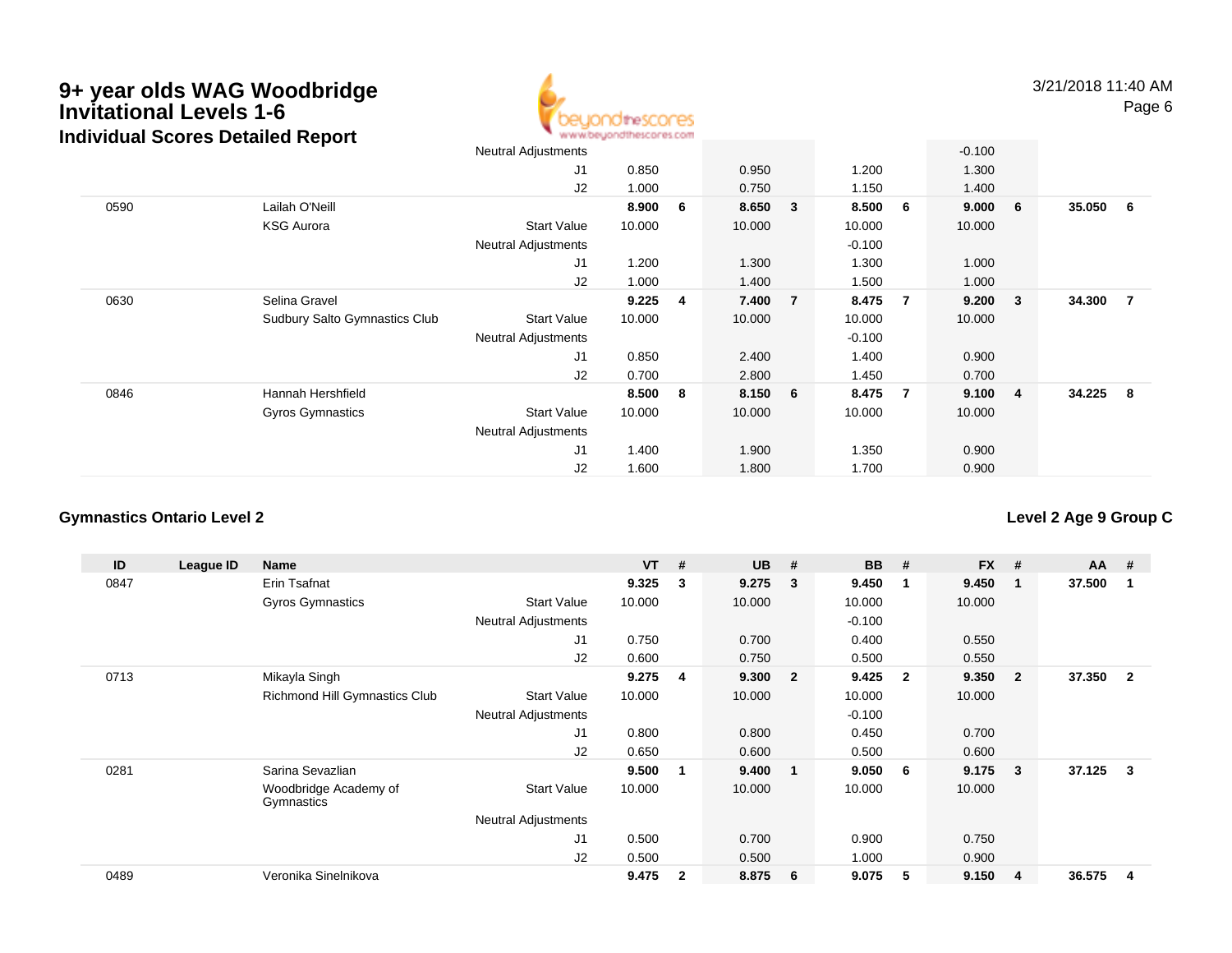

3/21/2018 11:40 AMPage 7

| <b>Global Gymnastics</b><br><b>Start Value</b><br>10.000<br>10.000<br>10.000<br>10.000<br>Neutral Adjustments<br>1.150<br>0.950<br>0.750<br>J1<br>0.500<br>J2<br>1.100<br>0.550<br>0.950<br>0.900<br>36.550<br>0284<br>Ciara Simpson<br>9.150<br>5<br>8.950<br>5<br>9.375<br>9.075<br>5<br>- 5<br>3<br>Woodbridge Academy of<br>10.000<br><b>Start Value</b><br>10.000<br>10.000<br>10.000<br>Gymnastics<br>Neutral Adjustments<br>J <sub>1</sub><br>1.000<br>1.100<br>0.550<br>0.950<br>J2<br>0.700<br>1.000<br>0.700<br>0.900<br>0861<br>9.325<br>8.450<br>9.150<br>9.175<br>Sierra Braithwaite<br>$\mathbf{3}$<br>$\overline{7}$<br>$\mathbf{3}$<br>36.100<br>$6\overline{6}$<br>4<br><b>Start Value</b><br>10.000<br>10.000<br><b>Gymnastic Giants</b><br>10.000<br>10.000<br>Neutral Adjustments<br>1.700<br>0.700<br>0.800<br>J1<br>0.650<br>0.700<br>1.400<br>1.000<br>J2<br>0.850<br>0871<br>Alexia Jones<br>9.125<br>9.075<br>8.650<br>8.950<br>35.800<br>$\overline{7}$<br>- 6<br>$\overline{4}$<br>$\overline{7}$<br>6<br><b>Gymnastic Giants</b><br><b>Start Value</b><br>10.000<br>10.000<br>10.000<br>10.000<br>Neutral Adjustments<br>1.300<br>J1<br>0.900<br>0.850<br>1.200<br>1.000<br>1.400<br>J <sub>2</sub><br>0.850<br>0.900<br>0759<br><b>Addison Withrow</b><br>8.175<br>7.850<br>8.425<br>7.550<br>32.000<br>$_{\rm 8}$<br>-7<br>8<br>8<br>$\overline{7}$<br><b>Start Value</b><br>Hurons Gymnastic Club<br>10.000<br>10.000<br>10.000<br>10.000<br><b>Neutral Adjustments</b><br>1.850<br>2.000<br>1.450<br>2.300<br>J1<br>1.800<br>J2<br>2.300<br>1.700 | Individual Scores Detailed Report | ъ. | www.beyondthescores.com |  |  |       |  |  |
|-----------------------------------------------------------------------------------------------------------------------------------------------------------------------------------------------------------------------------------------------------------------------------------------------------------------------------------------------------------------------------------------------------------------------------------------------------------------------------------------------------------------------------------------------------------------------------------------------------------------------------------------------------------------------------------------------------------------------------------------------------------------------------------------------------------------------------------------------------------------------------------------------------------------------------------------------------------------------------------------------------------------------------------------------------------------------------------------------------------------------------------------------------------------------------------------------------------------------------------------------------------------------------------------------------------------------------------------------------------------------------------------------------------------------------------------------------------------------------------------------------------------------------------------------------------------------------------|-----------------------------------|----|-------------------------|--|--|-------|--|--|
|                                                                                                                                                                                                                                                                                                                                                                                                                                                                                                                                                                                                                                                                                                                                                                                                                                                                                                                                                                                                                                                                                                                                                                                                                                                                                                                                                                                                                                                                                                                                                                                   |                                   |    |                         |  |  |       |  |  |
|                                                                                                                                                                                                                                                                                                                                                                                                                                                                                                                                                                                                                                                                                                                                                                                                                                                                                                                                                                                                                                                                                                                                                                                                                                                                                                                                                                                                                                                                                                                                                                                   |                                   |    |                         |  |  |       |  |  |
|                                                                                                                                                                                                                                                                                                                                                                                                                                                                                                                                                                                                                                                                                                                                                                                                                                                                                                                                                                                                                                                                                                                                                                                                                                                                                                                                                                                                                                                                                                                                                                                   |                                   |    |                         |  |  |       |  |  |
|                                                                                                                                                                                                                                                                                                                                                                                                                                                                                                                                                                                                                                                                                                                                                                                                                                                                                                                                                                                                                                                                                                                                                                                                                                                                                                                                                                                                                                                                                                                                                                                   |                                   |    |                         |  |  |       |  |  |
|                                                                                                                                                                                                                                                                                                                                                                                                                                                                                                                                                                                                                                                                                                                                                                                                                                                                                                                                                                                                                                                                                                                                                                                                                                                                                                                                                                                                                                                                                                                                                                                   |                                   |    |                         |  |  |       |  |  |
|                                                                                                                                                                                                                                                                                                                                                                                                                                                                                                                                                                                                                                                                                                                                                                                                                                                                                                                                                                                                                                                                                                                                                                                                                                                                                                                                                                                                                                                                                                                                                                                   |                                   |    |                         |  |  |       |  |  |
|                                                                                                                                                                                                                                                                                                                                                                                                                                                                                                                                                                                                                                                                                                                                                                                                                                                                                                                                                                                                                                                                                                                                                                                                                                                                                                                                                                                                                                                                                                                                                                                   |                                   |    |                         |  |  |       |  |  |
|                                                                                                                                                                                                                                                                                                                                                                                                                                                                                                                                                                                                                                                                                                                                                                                                                                                                                                                                                                                                                                                                                                                                                                                                                                                                                                                                                                                                                                                                                                                                                                                   |                                   |    |                         |  |  |       |  |  |
|                                                                                                                                                                                                                                                                                                                                                                                                                                                                                                                                                                                                                                                                                                                                                                                                                                                                                                                                                                                                                                                                                                                                                                                                                                                                                                                                                                                                                                                                                                                                                                                   |                                   |    |                         |  |  |       |  |  |
|                                                                                                                                                                                                                                                                                                                                                                                                                                                                                                                                                                                                                                                                                                                                                                                                                                                                                                                                                                                                                                                                                                                                                                                                                                                                                                                                                                                                                                                                                                                                                                                   |                                   |    |                         |  |  |       |  |  |
|                                                                                                                                                                                                                                                                                                                                                                                                                                                                                                                                                                                                                                                                                                                                                                                                                                                                                                                                                                                                                                                                                                                                                                                                                                                                                                                                                                                                                                                                                                                                                                                   |                                   |    |                         |  |  |       |  |  |
|                                                                                                                                                                                                                                                                                                                                                                                                                                                                                                                                                                                                                                                                                                                                                                                                                                                                                                                                                                                                                                                                                                                                                                                                                                                                                                                                                                                                                                                                                                                                                                                   |                                   |    |                         |  |  |       |  |  |
|                                                                                                                                                                                                                                                                                                                                                                                                                                                                                                                                                                                                                                                                                                                                                                                                                                                                                                                                                                                                                                                                                                                                                                                                                                                                                                                                                                                                                                                                                                                                                                                   |                                   |    |                         |  |  |       |  |  |
|                                                                                                                                                                                                                                                                                                                                                                                                                                                                                                                                                                                                                                                                                                                                                                                                                                                                                                                                                                                                                                                                                                                                                                                                                                                                                                                                                                                                                                                                                                                                                                                   |                                   |    |                         |  |  |       |  |  |
|                                                                                                                                                                                                                                                                                                                                                                                                                                                                                                                                                                                                                                                                                                                                                                                                                                                                                                                                                                                                                                                                                                                                                                                                                                                                                                                                                                                                                                                                                                                                                                                   |                                   |    |                         |  |  |       |  |  |
|                                                                                                                                                                                                                                                                                                                                                                                                                                                                                                                                                                                                                                                                                                                                                                                                                                                                                                                                                                                                                                                                                                                                                                                                                                                                                                                                                                                                                                                                                                                                                                                   |                                   |    |                         |  |  |       |  |  |
|                                                                                                                                                                                                                                                                                                                                                                                                                                                                                                                                                                                                                                                                                                                                                                                                                                                                                                                                                                                                                                                                                                                                                                                                                                                                                                                                                                                                                                                                                                                                                                                   |                                   |    |                         |  |  |       |  |  |
|                                                                                                                                                                                                                                                                                                                                                                                                                                                                                                                                                                                                                                                                                                                                                                                                                                                                                                                                                                                                                                                                                                                                                                                                                                                                                                                                                                                                                                                                                                                                                                                   |                                   |    |                         |  |  |       |  |  |
|                                                                                                                                                                                                                                                                                                                                                                                                                                                                                                                                                                                                                                                                                                                                                                                                                                                                                                                                                                                                                                                                                                                                                                                                                                                                                                                                                                                                                                                                                                                                                                                   |                                   |    |                         |  |  |       |  |  |
|                                                                                                                                                                                                                                                                                                                                                                                                                                                                                                                                                                                                                                                                                                                                                                                                                                                                                                                                                                                                                                                                                                                                                                                                                                                                                                                                                                                                                                                                                                                                                                                   |                                   |    |                         |  |  |       |  |  |
|                                                                                                                                                                                                                                                                                                                                                                                                                                                                                                                                                                                                                                                                                                                                                                                                                                                                                                                                                                                                                                                                                                                                                                                                                                                                                                                                                                                                                                                                                                                                                                                   |                                   |    |                         |  |  |       |  |  |
|                                                                                                                                                                                                                                                                                                                                                                                                                                                                                                                                                                                                                                                                                                                                                                                                                                                                                                                                                                                                                                                                                                                                                                                                                                                                                                                                                                                                                                                                                                                                                                                   |                                   |    |                         |  |  |       |  |  |
|                                                                                                                                                                                                                                                                                                                                                                                                                                                                                                                                                                                                                                                                                                                                                                                                                                                                                                                                                                                                                                                                                                                                                                                                                                                                                                                                                                                                                                                                                                                                                                                   |                                   |    |                         |  |  |       |  |  |
|                                                                                                                                                                                                                                                                                                                                                                                                                                                                                                                                                                                                                                                                                                                                                                                                                                                                                                                                                                                                                                                                                                                                                                                                                                                                                                                                                                                                                                                                                                                                                                                   |                                   |    |                         |  |  | 2.600 |  |  |

### **Gymnastics Ontario Level 2**

**Level 2 Age 10 Group B**

| ID   | League ID | Name                          |                            | $VT$ # |                          | <b>UB</b> | - #                      | <b>BB</b> | #                        | <b>FX</b> | #                        | $AA$ # |                          |
|------|-----------|-------------------------------|----------------------------|--------|--------------------------|-----------|--------------------------|-----------|--------------------------|-----------|--------------------------|--------|--------------------------|
| 0842 |           | Margot Keating                |                            | X.XXX  | $\overline{\phantom{a}}$ | X.XXX     | $\overline{\phantom{a}}$ | X.XXX     | $\overline{\phantom{a}}$ | X.XXX     | $\overline{\phantom{a}}$ | 0.000  | $\overline{\phantom{a}}$ |
| 0488 |           | Sofia Schiafone               |                            | 9.675  |                          | 9.200     |                          | 9.550     | - 2                      | 9.425     | -2                       | 37.850 |                          |
|      |           | <b>Global Gymnastics</b>      | <b>Start Value</b>         | 10.000 |                          | 10.000    |                          | 10.000    |                          | 10.000    |                          |        |                          |
|      |           |                               | <b>Neutral Adjustments</b> |        |                          |           |                          | $-0.100$  |                          |           |                          |        |                          |
|      |           |                               | J1                         | 0.300  |                          | 0.800     |                          | 0.300     |                          | 0.600     |                          |        |                          |
|      |           |                               | J2                         | 0.350  |                          | 0.800     |                          | 0.400     |                          | 0.550     |                          |        |                          |
| 0712 |           | Ela Yurtdas                   |                            | 9.350  | -5                       | 9.050     | $_{3}$                   | 9.725     |                          | 9.575     |                          | 37.700 | $\mathbf{2}$             |
|      |           | Richmond Hill Gymnastics Club | <b>Start Value</b>         | 10.000 |                          | 10.000    |                          | 10.000    |                          | 10.000    |                          |        |                          |
|      |           |                               | <b>Neutral Adjustments</b> |        |                          |           |                          |           |                          |           |                          |        |                          |
|      |           |                               | J1                         | 0.700  |                          | 1.100     |                          | 0.250     |                          | 0.450     |                          |        |                          |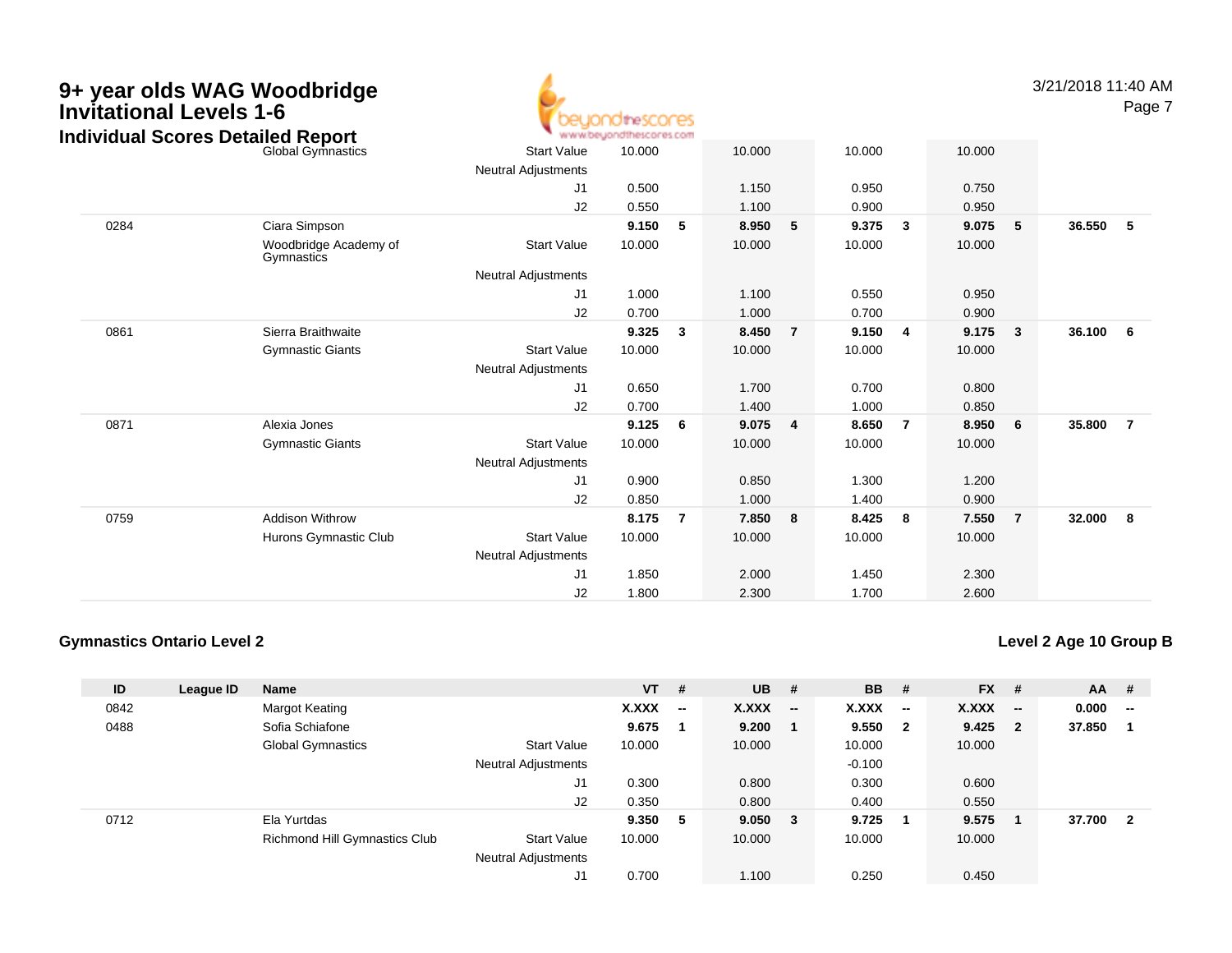

3/21/2018 11:40 AMPage 8

| Individual Scores Detailed Report |                               | www.beyondthescores.com    |        |                         |        |                |          |   |             |    |          |                |
|-----------------------------------|-------------------------------|----------------------------|--------|-------------------------|--------|----------------|----------|---|-------------|----|----------|----------------|
|                                   |                               | J2                         | 0.600  |                         | 0.800  |                | 0.300    |   | 0.400       |    |          |                |
| 0591                              | Claire Campa                  |                            | 9.375  | -4                      | 9.150  | $\overline{2}$ | 9.350    | 3 | $9.325 \t3$ |    | 37.200 3 |                |
|                                   | <b>KSG Aurora</b>             | <b>Start Value</b>         | 10.000 |                         | 10.000 |                | 10.000   |   | 10.000      |    |          |                |
|                                   |                               | <b>Neutral Adjustments</b> |        |                         |        |                |          |   |             |    |          |                |
|                                   |                               | J1                         | 0.700  |                         | 0.950  |                | 0.550    |   | 0.700       |    |          |                |
|                                   |                               | J2                         | 0.550  |                         | 0.750  |                | 0.750    |   | 0.650       |    |          |                |
| 0900                              | <b>Carly Reyes</b>            |                            | 9.425  | $\overline{\mathbf{3}}$ | 8.700  | $\overline{4}$ | 8.525    | 5 | 9.0004      |    | 35.650   | $\overline{4}$ |
|                                   | <b>Gymnastic Giants</b>       | <b>Start Value</b>         | 10.000 |                         | 10.000 |                | 10.000   |   | 10.000      |    |          |                |
|                                   |                               | <b>Neutral Adjustments</b> |        |                         |        |                | $-0.100$ |   |             |    |          |                |
|                                   |                               | J1                         | 0.600  |                         | 1.300  |                | 1.350    |   | 0.900       |    |          |                |
|                                   |                               | J2                         | 0.550  |                         | 1.300  |                | 1.400    |   | 1.100       |    |          |                |
| 0803                              | Éllie Renaud                  |                            | 9.475  | $\overline{\mathbf{2}}$ | 8.100  | 5              | 8.900    | 4 | 8.825       | -5 | 35.300 5 |                |
|                                   | Sudbury Salto Gymnastics Club | <b>Start Value</b>         | 10.000 |                         | 10.000 |                | 10.000   |   | 10.000      |    |          |                |
|                                   |                               | <b>Neutral Adjustments</b> |        |                         |        |                | $-0.100$ |   |             |    |          |                |
|                                   |                               | J1                         | 0.500  |                         | 1.900  |                | 0.950    |   | 1.200       |    |          |                |
|                                   |                               | J2                         | 0.550  |                         | 1.900  |                | 1.050    |   | 1.150       |    |          |                |

### **Gymnastics Ontario Level 2**

**Level 2 Age 10 Group C**

| ID   | League ID | Name                                |                            | <b>VT</b> | #              | <b>UB</b> | #                       | <b>BB</b> | #            | <b>FX</b> | #              | AA     | #              |
|------|-----------|-------------------------------------|----------------------------|-----------|----------------|-----------|-------------------------|-----------|--------------|-----------|----------------|--------|----------------|
| 0758 |           | Sahara Ealey                        |                            | 9.450     | 3              | 9.300     | $\overline{2}$          | 9.275     | $\mathbf{2}$ | 9.150     | $\overline{2}$ | 37.175 | - 1            |
|      |           | Hurons Gymnastic Club               | <b>Start Value</b>         | 10.000    |                | 10.000    |                         | 10.000    |              | 10.000    |                |        |                |
|      |           |                                     | <b>Neutral Adjustments</b> |           |                |           |                         | $-0.100$  |              |           |                |        |                |
|      |           |                                     | J <sub>1</sub>             | 0.450     |                | 0.800     |                         | 0.600     |              | 0.950     |                |        |                |
|      |           |                                     | J2                         | 0.650     |                | 0.600     |                         | 0.650     |              | 0.750     |                |        |                |
| 0246 |           | Vania Fantauzzi                     |                            | 9.125     | 5              | 9.375     | $\overline{\mathbf{1}}$ | 8.925     | 3            | 9.125     | 3              | 36.550 | $\overline{2}$ |
|      |           | Woodbridge Academy of<br>Gymnastics | <b>Start Value</b>         | 10.000    |                | 10.000    |                         | 10.000    |              | 10.000    |                |        |                |
|      |           |                                     | <b>Neutral Adjustments</b> |           |                |           |                         | $-0.100$  |              |           |                |        |                |
|      |           |                                     | J <sub>1</sub>             | 0.850     |                | 0.600     |                         | 0.900     |              | 0.900     |                |        |                |
|      |           |                                     | J2                         | 0.900     |                | 0.650     |                         | 1.050     |              | 0.850     |                |        |                |
| 0695 |           | <b>Taylor Diardichuk</b>            |                            | 9.325     | $\overline{4}$ | 8.575     | -3                      | 9.400     | -1           | 9.100     | 4              | 36.400 | 3              |
|      |           | Manjak's Gymnastics                 | <b>Start Value</b>         | 10.000    |                | 10.000    |                         | 10.000    |              | 10.000    |                |        |                |
|      |           |                                     | <b>Neutral Adjustments</b> |           |                |           |                         |           |              |           |                |        |                |
|      |           |                                     | J1                         | 0.650     |                | 1.300     |                         | 0.700     |              | 0.900     |                |        |                |
|      |           |                                     | J2                         | 0.700     |                | 1.550     |                         | 0.500     |              | 0.900     |                |        |                |
| 0657 |           | Sarah Wall                          |                            | 9.550     | $\blacksquare$ | 8.550     | $\overline{4}$          | 8.900     | 4            | 9.250     |                | 36.250 | $\overline{4}$ |
|      |           | Manjak's Gymnastics                 | <b>Start Value</b>         | 10.000    |                | 10.000    |                         | 10.000    |              | 10.000    |                |        |                |
|      |           |                                     | <b>Neutral Adjustments</b> |           |                |           |                         |           |              |           |                |        |                |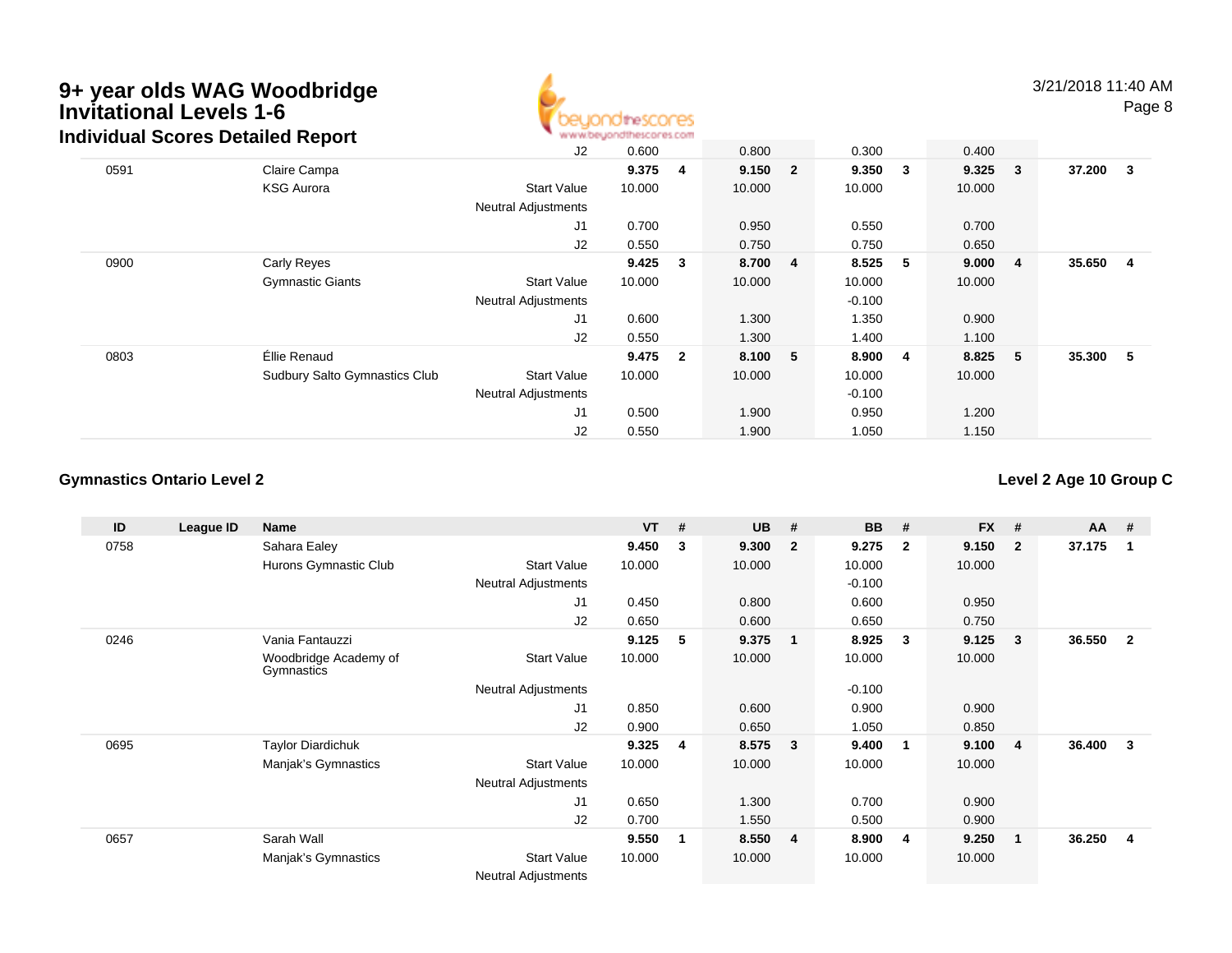### **9+ year olds WAG Woodbridge Invitational Levels 1-6**Detailed D **Individual Scores Detailed Report**



3/21/2018 11:40 AMPage 9

|      | iqiviqual Scores Detalled Report     | ALAI AFORANCE IOSI BARCOL ILE COLLI |        |     |         |          |   |         |  |        |     |
|------|--------------------------------------|-------------------------------------|--------|-----|---------|----------|---|---------|--|--------|-----|
|      |                                      | J1                                  | 0.450  |     | 1.400   | 1.050    |   | 0.800   |  |        |     |
|      |                                      | J2                                  | 0.450  |     | 1.500   | 1.150    |   | 0.700   |  |        |     |
| 0652 | Bella Lecce                          |                                     | 9.475  | - 2 | 7.600 5 | 8.700 6  |   | 8.450 6 |  | 34.225 | -5  |
|      | Manjak's Gymnastics                  | <b>Start Value</b>                  | 10.000 |     | 10.000  | 10.000   |   | 10.000  |  |        |     |
|      |                                      | <b>Neutral Adjustments</b>          |        |     |         | $-0.200$ |   |         |  |        |     |
|      |                                      | J1                                  | 0.550  |     | 2.300   | 1.000    |   | 1.450   |  |        |     |
|      |                                      | J2                                  | 0.500  |     | 2.500   | 1.200    |   | 1.650   |  |        |     |
| 0637 | <b>Tifenn Lefebvre</b>               |                                     | 9.100  | - 6 | 6.700 6 | 8.800    | 5 | 8.750 5 |  | 33.350 | - 6 |
|      | <b>Sudbury Salto Gymnastics Club</b> | <b>Start Value</b>                  | 10.000 |     | 10.000  | 10.000   |   | 10.000  |  |        |     |
|      |                                      | <b>Neutral Adjustments</b>          |        |     |         |          |   |         |  |        |     |
|      |                                      | J1                                  | 1.000  |     | 3.200   | 1.050    |   | 1.200   |  |        |     |
|      |                                      | J2                                  | 0.800  |     | 3.400   | 1.350    |   | 1.300   |  |        |     |

### **Gymnastics Ontario Level 2**

**Level 2 Age 11 Group A**

| ID   | League ID | <b>Name</b>              |                            | <b>VT</b> | #            | <b>UB</b> | #                       | <b>BB</b> | #              | <b>FX</b> | #              | <b>AA</b> | #              |
|------|-----------|--------------------------|----------------------------|-----------|--------------|-----------|-------------------------|-----------|----------------|-----------|----------------|-----------|----------------|
| 0877 |           | Alexia Jorrin-Costa      |                            | 9.700     | $\mathbf{2}$ | 9.725     | $\mathbf{1}$            | 9.500     | 3              | 9.600     | $\mathbf{1}$   | 38.525    | 1              |
|      |           | <b>Gymnastic Giants</b>  | <b>Start Value</b>         | 10.000    |              | 10.000    |                         | 10.000    |                | 10.000    |                |           |                |
|      |           |                          | <b>Neutral Adjustments</b> |           |              |           |                         | $-0.100$  |                |           |                |           |                |
|      |           |                          | J <sub>1</sub>             | 0.350     |              | 0.250     |                         | 0.500     |                | 0.300     |                |           |                |
|      |           |                          | J <sub>2</sub>             | 0.250     |              | 0.300     |                         | 0.300     |                | 0.500     |                |           |                |
| 0494 |           | Alisa Peresunko          |                            | 9.725     | $\mathbf 1$  | 9.525     | $\overline{\mathbf{3}}$ | 9.550     | $\overline{2}$ | 9.600     | $\mathbf{1}$   | 38.400    | $\overline{2}$ |
|      |           | <b>Global Gymnastics</b> | <b>Start Value</b>         | 10.000    |              | 10.000    |                         | 10.000    |                | 10.000    |                |           |                |
|      |           |                          | <b>Neutral Adjustments</b> |           |              |           |                         | $-0.100$  |                |           |                |           |                |
|      |           |                          | J <sub>1</sub>             | 0.250     |              | 0.450     |                         | 0.350     |                | 0.400     |                |           |                |
|      |           |                          | J2                         | 0.300     |              | 0.500     |                         | 0.350     |                | 0.400     |                |           |                |
| 0786 |           | Ryann Learn              |                            | 9.600     | 3            | 9.625     | $\overline{\mathbf{2}}$ | 9.650     | $\mathbf 1$    | 9.250     | 3              | 38.125    | $\mathbf{3}$   |
|      |           | Niagara Falls Lightning  | <b>Start Value</b>         | 10.000    |              | 10.000    |                         | 10.000    |                | 10.000    |                |           |                |
|      |           |                          | <b>Neutral Adjustments</b> |           |              |           |                         |           |                |           |                |           |                |
|      |           |                          | J1                         | 0.400     |              | 0.300     |                         | 0.400     |                | 0.650     |                |           |                |
|      |           |                          | J <sub>2</sub>             | 0.400     |              | 0.450     |                         | 0.300     |                | 0.850     |                |           |                |
| 0881 |           | Nimisha Biji             |                            | 9.450     | 4            | 9.100     | - 5                     | 9.500     | $\mathbf{3}$   | 9.500     | $\overline{2}$ | 37.550    | 4              |
|      |           | <b>Gymnastic Giants</b>  | <b>Start Value</b>         | 10.000    |              | 10.000    |                         | 10.000    |                | 10.000    |                |           |                |
|      |           |                          | <b>Neutral Adjustments</b> |           |              |           |                         | $-0.100$  |                |           |                |           |                |
|      |           |                          | J <sub>1</sub>             | 0.600     |              | 0.950     |                         | 0.350     |                | 0.450     |                |           |                |
|      |           |                          | J2                         | 0.500     |              | 0.850     |                         | 0.450     |                | 0.550     |                |           |                |
| 0787 |           | River learn              |                            | 9.425     | 5            | 9.275     | $\overline{4}$          | 9.550     | $\overline{2}$ | 9.100     | $\overline{4}$ | 37.350    | 5              |
|      |           | Niagara Falls Lightning  | <b>Start Value</b>         | 10.000    |              | 10.000    |                         | 10.000    |                | 10.000    |                |           |                |
|      |           |                          | <b>Neutral Adjustments</b> |           |              |           |                         | $-0.100$  |                |           |                |           |                |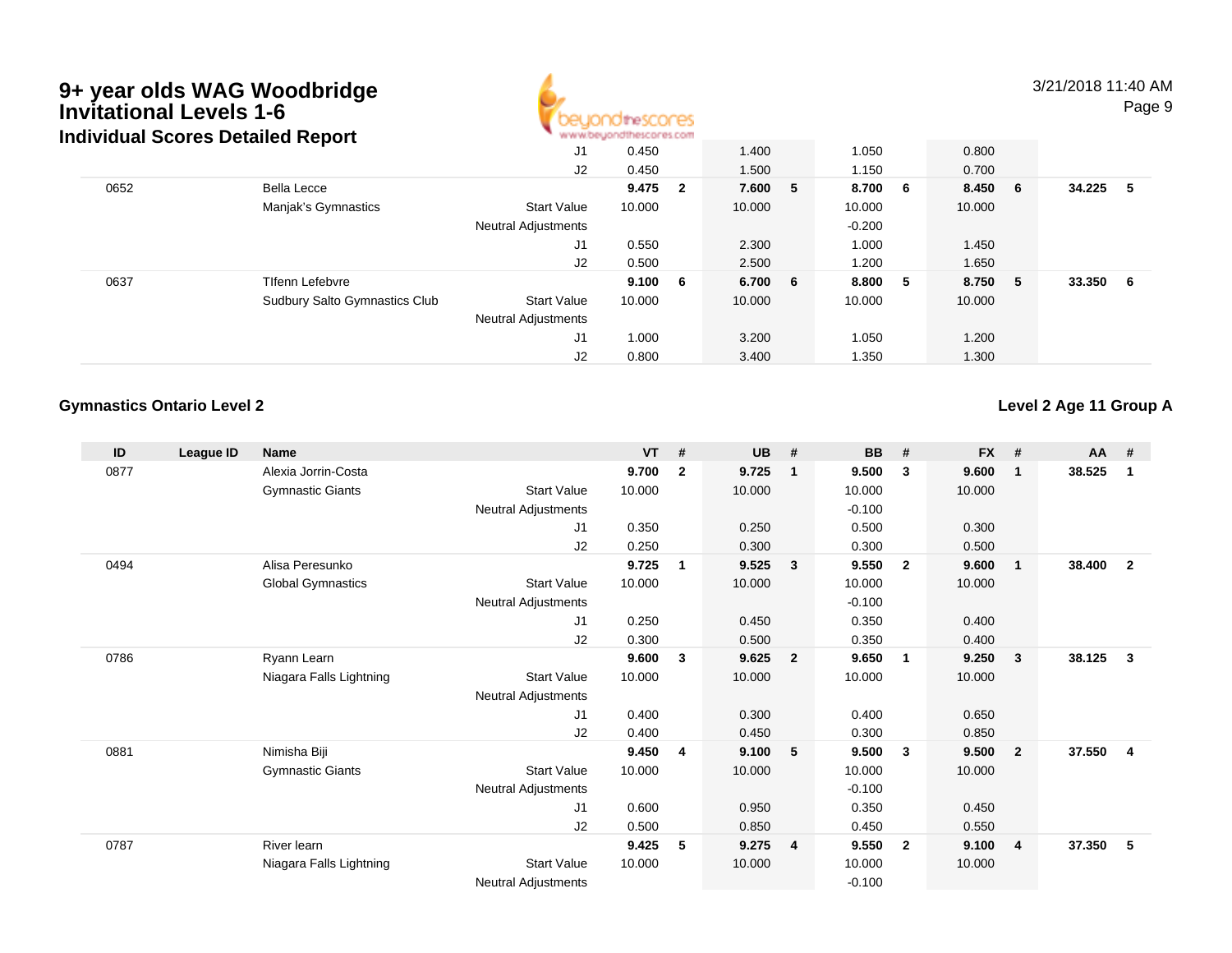### **9+ year olds WAG Woodbridge Invitational Levels 1-6**Detailed D. **Individual Scores Detailed Report**



3/21/2018 11:40 AMPage 10

|      | iqiviqual Scores Detalled Report    |                            | ALAI AFORANCE IOSI BARCOL ILE COLLI |     |         |                |          |     |        |     |        |    |
|------|-------------------------------------|----------------------------|-------------------------------------|-----|---------|----------------|----------|-----|--------|-----|--------|----|
|      |                                     | J1                         | 0.600                               |     | 0.800   |                | 0.300    |     | 0.950  |     |        |    |
|      |                                     | J2                         | 0.550                               |     | 0.650   |                | 0.400    |     | 0.850  |     |        |    |
| 0292 | Sophia Zaffino                      |                            | 9.450                               | -4  | 8.900 6 |                | 9.375 4  |     | 9.075  | - 5 | 36.800 | -6 |
|      | Woodbridge Academy of<br>Gymnastics | <b>Start Value</b>         | 10.000                              |     | 10.000  |                | 10.000   |     | 10.000 |     |        |    |
|      |                                     | <b>Neutral Adjustments</b> |                                     |     |         |                | $-0.100$ |     |        |     |        |    |
|      |                                     | J1                         | 0.600                               |     | 1.050   |                | 0.500    |     | 0.900  |     |        |    |
|      |                                     | J2                         | 0.500                               |     | 1.150   |                | 0.550    |     | 0.950  |     |        |    |
| 0260 | Naomi Huang                         |                            | 9.250                               | - 6 | 8.575   | $\overline{7}$ | 8.575    | - 5 | 9.250  | - 3 | 35.650 | 7  |
|      | Woodbridge Academy of<br>Gymnastics | <b>Start Value</b>         | 10.000                              |     | 10.000  |                | 10.000   |     | 10.000 |     |        |    |
|      |                                     | <b>Neutral Adjustments</b> |                                     |     |         |                |          |     |        |     |        |    |
|      |                                     | J1                         | 0.900                               |     | 1.350   |                | 1.400    |     | 0.850  |     |        |    |
|      |                                     | J2                         | 0.600                               |     | 1.500   |                | 1.450    |     | 0.650  |     |        |    |

### **Gymnastics Ontario Level 2**

**Level 2 Age 11 Group B**

| ID   | League ID | <b>Name</b>                         |                            | <b>VT</b> | #              | <b>UB</b> | #                       | <b>BB</b> | #              | <b>FX</b> | #              | $AA$ # |                |
|------|-----------|-------------------------------------|----------------------------|-----------|----------------|-----------|-------------------------|-----------|----------------|-----------|----------------|--------|----------------|
| 0255 |           | Alessia Guido                       |                            | 9.300     | 7              | 9.650     | $\mathbf{1}$            | 9.650     | $\mathbf 1$    | 9.600     | 1              | 38.200 |                |
|      |           | Woodbridge Academy of<br>Gymnastics | <b>Start Value</b>         | 10.000    |                | 10.000    |                         | 10.000    |                | 10.000    |                |        |                |
|      |           |                                     | Neutral Adjustments        |           |                |           |                         |           |                |           |                |        |                |
|      |           |                                     | J1                         | 0.700     |                | 0.400     |                         | 0.250     |                | 0.500     |                |        |                |
|      |           |                                     | J2                         | 0.700     |                | 0.300     |                         | 0.450     |                | 0.300     |                |        |                |
| 0876 |           | Jasmine Kapoor                      |                            | 9.550     | $\overline{2}$ | 9.375     | $\overline{\mathbf{2}}$ | 9.625     | $\overline{2}$ | 9.425     | $\overline{2}$ | 37.975 | $\overline{2}$ |
|      |           | <b>Gymnastic Giants</b>             | <b>Start Value</b>         | 10.000    |                | 10.000    |                         | 10.000    |                | 10.000    |                |        |                |
|      |           |                                     | <b>Neutral Adjustments</b> |           |                |           |                         |           |                |           |                |        |                |
|      |           |                                     | J <sub>1</sub>             | 0.400     |                | 0.600     |                         | 0.350     |                | 0.550     |                |        |                |
|      |           |                                     | J2                         | 0.500     |                | 0.650     |                         | 0.400     |                | 0.600     |                |        |                |
| 0874 |           | <b>Tian Sitahal</b>                 |                            | 9.525     | 3              | 9.325     | $\mathbf{3}$            | 8.925     | 7              | 9.275     | 4              | 37.050 | 3              |
|      |           | <b>Gymnastic Giants</b>             | <b>Start Value</b>         | 10.000    |                | 10.000    |                         | 10.000    |                | 10.000    |                |        |                |
|      |           |                                     | <b>Neutral Adjustments</b> |           |                |           |                         | $-0.100$  |                |           |                |        |                |
|      |           |                                     | J1                         | 0.500     |                | 0.700     |                         | 0.950     |                | 0.750     |                |        |                |
|      |           |                                     | J2                         | 0.450     |                | 0.650     |                         | 1.000     |                | 0.700     |                |        |                |
| 0755 |           | Makayla Duxbury                     |                            | 9.350     | 5              | 9.300     | $\overline{\mathbf{4}}$ | 9.175     | $\overline{4}$ | 8.975     | 6              | 36.800 | 4              |
|      |           | Hurons Gymnastic Club               | <b>Start Value</b>         | 10.000    |                | 10.000    |                         | 10.000    |                | 10.000    |                |        |                |
|      |           |                                     | <b>Neutral Adjustments</b> |           |                |           |                         | $-0.100$  |                |           |                |        |                |
|      |           |                                     | J1                         | 0.700     |                | 0.600     |                         | 0.600     |                | 1.000     |                |        |                |
|      |           |                                     | J <sub>2</sub>             | 0.600     |                | 0.800     |                         | 0.850     |                | 1.050     |                |        |                |
| 0278 |           | Melissa Santos                      |                            | 9.575     |                | 8.900     | 5                       | 9.000     | 6              | 9.150     | 5              | 36.625 | 5              |